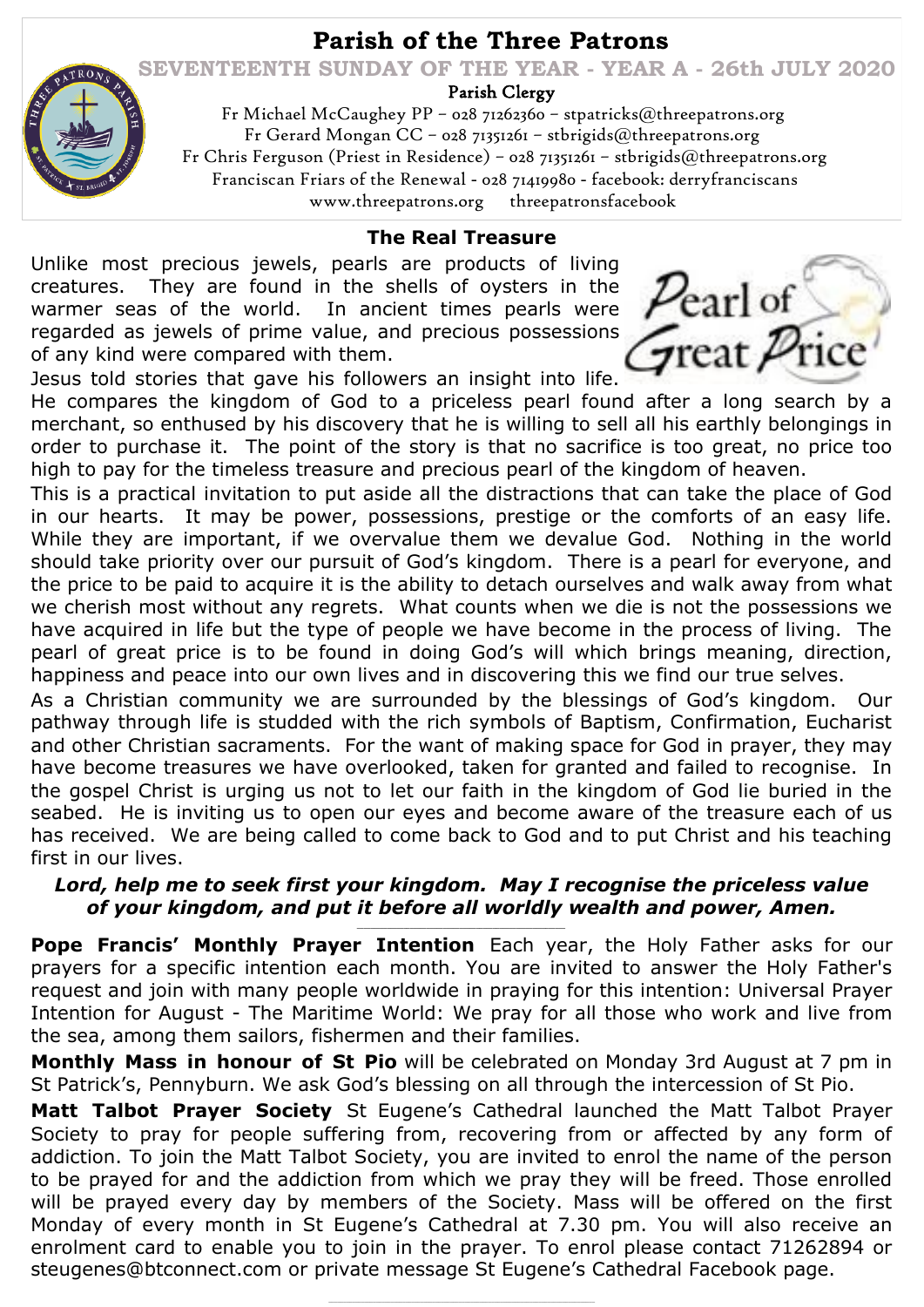*We welcome people back to the public celebration of the Eucharist in the three churches of our parish. For those who prefer to do so, we invite you to join us via webcam in Three Patrons' Parish by watching our live streaming which can be viewed online at churchservices.tv/pennyburn, churchservices.tv/carnhill, churchservices.tv/galliagh or the parish website at www.threepatrons.org/webcam. Please note change of Mass times to facilitate fair distribution of people attending Masses. We encourage you to use the three churches of our parish to ensure adherence to social distancing regulations.*

## *ST PATRICK'S CHURCH, PENNYBURN*

**Sunday 26th July - Seventeenth Sunday of the Year 6.00 pm: (Sat)** Vigil**; 8.00 am, 10.00 am & 12 noon:** Mass

**Monday - Friday 7.30 am:** Mass **9.40 am:** Rosary **10.00 am:** Mass **Saturday**

**9.40 am:** Rosary

**10.00 am:** Mass

**Sunday 2nd August - Eighteenth Sunday of the Year**

**6.00 pm: (Sat)** Vigil**; 8.00 am, 10.00 am & 12 noon:** Mass *ST BRIGID'S CHURCH, CARNHILL*

**Sunday 26th July - Seventeenth Sunday of the Year**

**6.00 pm: (Sat)** Vigil**; 10.30 am & 12.30 pm:** Mass **Monday - Saturday**

**9.00 am:** Mass followed by Rosary

**Sunday 2nd August - Eighteenth Sunday of the Year**

**6.00 pm: (Sat)** Vigil**; 10.30 am & 12.30 pm:** Mass

## *ST JOSEPH'S CHURCH, GALLIAGH*

**Sunday 26th July - Seventeenth Sunday of the Year**

**7.00 pm: (Sat)** Vigil**; 9.00am & 11.00 am:** Mass **Monday - Friday**

11.00 am: Mass followed by Rosary

Please visit the Franciscan Friars' facebook 'derryfranciscans' for their schedule. **Sunday 2nd August - Eighteenth Sunday of the Year**

**7.00 pm: (Sat)** Vigil**; 9.00am & 11.00 am:** Mass

It is very important at this time that we pray asking God for protection. Perhaps individuals or families could commit to praying the Rosary each day for relief of this crisis.

\_\_\_\_\_\_\_\_\_\_\_\_\_\_\_\_\_\_\_\_\_\_\_\_\_\_\_\_\_\_\_\_\_\_\_\_\_\_\_\_\_\_\_\_\_\_\_\_\_\_\_\_\_\_\_\_\_\_\_\_\_\_\_\_\_\_\_\_\_\_\_\_\_\_\_\_\_\_\_\_\_\_\_\_\_\_\_\_\_

**A Prayer in the Time of the Coronavirus** *by Fr Brian Grogan S.J*

Dear God, in 1879 the Apparition at Knock gave hope and courage to the people of Ireland in difficult times. We ask that Our Lady may now protect your beloved people from the coronavirus. May its victims be strengthened by the spiritual support of the Christian community and restored soon to full health. We also pray for the medical personnel who deal with the virus. This we ask in confidence through Christ Our Lord. Amen. *Our Lady of Knock pray for us. St Joseph pray for us. St John the Evangelist pray for us. Amen.* 

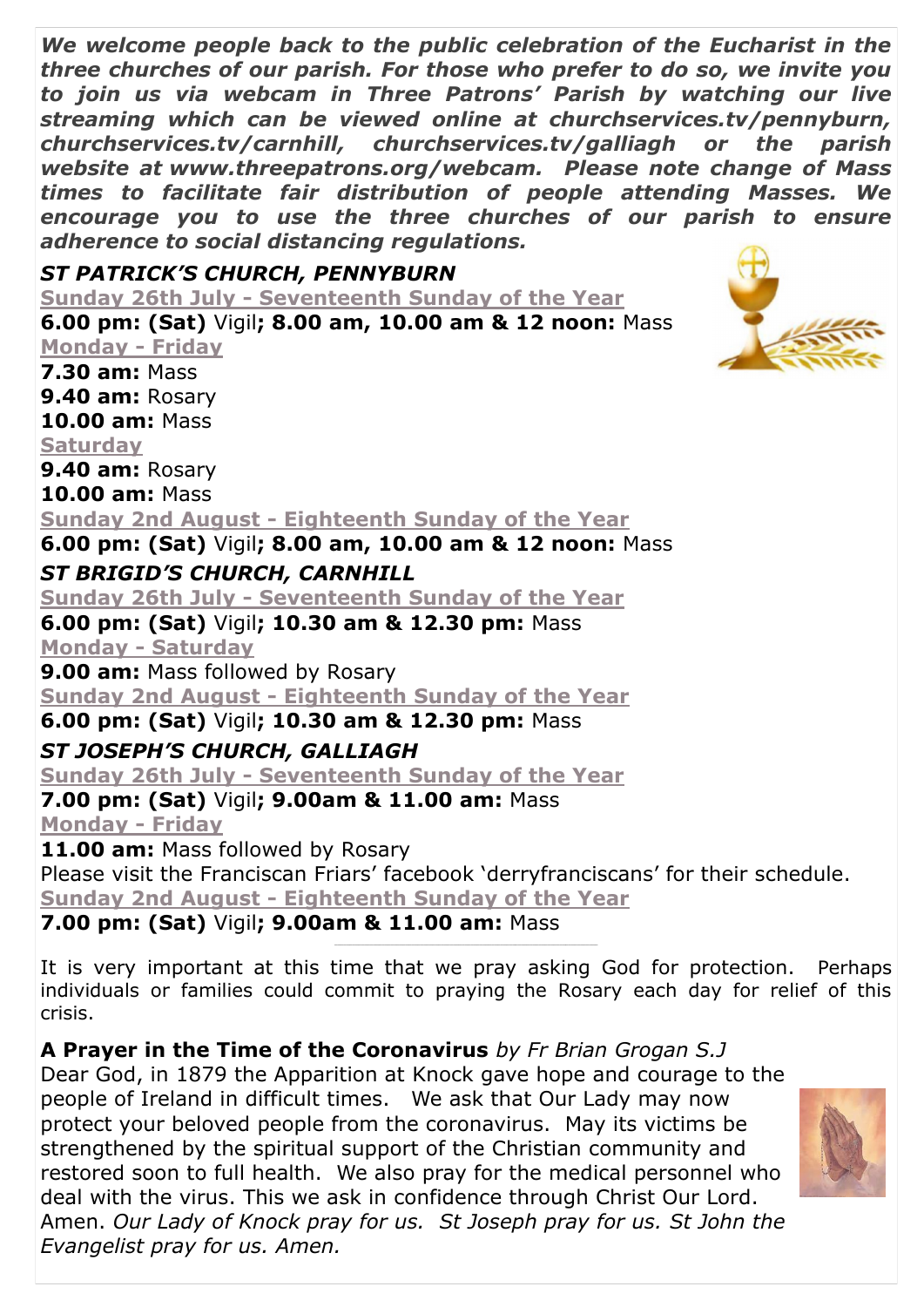#### **AN ACT OF SPIRITUAL COMMUNION**



*"My Jesus, I believe that you desire to make your home within me and that you are present in the Most Holy Sacrament of the altar. I love you above all things, and I desire to receive you in my soul. Since I cannot at this moment receive you sacramentally, come spiritually into my heart. I embrace your love as if you were already there, and I unite myself wholly to you. Never permit me to be separated from you. Amen."* 

**Requiescant in Pace** We extend our sympathy to the family and friends of Paddy Gallagher, Carnhill, Rose Patricia Donegan, Ferndale Court, Anne Ferguson, St John's Park, Noel Lindsay, St Brigid's Avenue



**Anniversaries** Mona Large, Christina Friend, Ron Desmond, Mary Margaret Callaghan, John Callaghan, Bridget McChrystal, James Kelly, Mary Anne McCaughey, Cecilia Coyle, Tony Doherty, Jacqueline McCloskey, Gonnie Toland, Charlie Carlin, Michael Mallett, Peter McAnena, William Walters, James Grant, Philomena Murphy, Michael McElholm, Louis Brown, Mona McMonagle, Denis McGilloway, Patrick O'Connor, Frances Griffiths, Eithne Doherty, Paschal Harper, Liam Foy, Bernadette Duffy, Conor McDermott, John Page, Harry Coyle, Lynn Harty. May they rest in peace.



**Baptisms** We welcome into God's family

Clodagh Lauren Quigley Corey Tiernan McConnell Fódhla Ríoga O'Neill Sophie Kam Blake Lee Wade **Eric Medhurst** Ísla Matilda Cunningham Connor Stephen Ramsay Eabha Alex and Tom Michael Power Killian Neil McClenaghan \_\_\_\_\_\_\_\_\_\_\_\_\_\_\_\_\_\_\_\_\_\_\_\_\_\_\_\_\_\_\_\_\_\_\_\_\_\_\_\_\_\_\_\_\_\_\_\_\_\_\_\_\_\_\_\_

**Saints of the Coming Week** *Wednesday* St Martha, *Thursday* St Peter Chrysologus, bishop and doctor of the Church, *Friday* St Ignatius of Loyola, priest, *Saturday* St Alphonsus Liguori, bishop and doctor of the Church

### **A Prayer of St Ignatius of Loyola**

O Christ Jesus, when all is darkness and we feel our weakness and helplessness, give us the sense of Your presence, Your love, and Your strength. Help us to have perfect trust in Your protecting love and strengthening power, so that nothing may frighten or worry us, for, living close to You, we shall see Your hand, Your purpose, Your will through all things.

**Anniversary Masses and Prayers** If you wish to have an anniversary Mass offered or a Mass or prayers offered for any intention, please email the parish offices at stpatricks@threepatrons.org or stbrigids@threepatrons.org or phone the parochial houses at St. Patrick's (028 71262360) or St. Brigid's (028 71351261).

**Supporting Your Parish** Thank you for your ongoing generosity to the offertory collection through envelope, standing order, online payments and the 'donate' button on our parish website. Thanks also to those who have returned Gift Aid declaration forms. Your support is greatly appreciated. **Boxes are available in our three churches to return your parish envelopes.** If you require information about any of the above methods of supporting Three Patrons Parish, please contact the parish office stpatricks@threepatrons.org or 028 71262360. The bank account details for Three Patrons' Parish are: sort code: 90 49 74; account number: 51442271.

**Readings for Sunday 2nd August, Eighteenth Sunday of the Year**  *1st Reading***:** Isaiah 55:1-3; *Responsorial Psalm***:** 144:8-9,15-18; *2nd Reading***:** Romans 8:35-39; *Gospel***:** Matthew 14:13-21